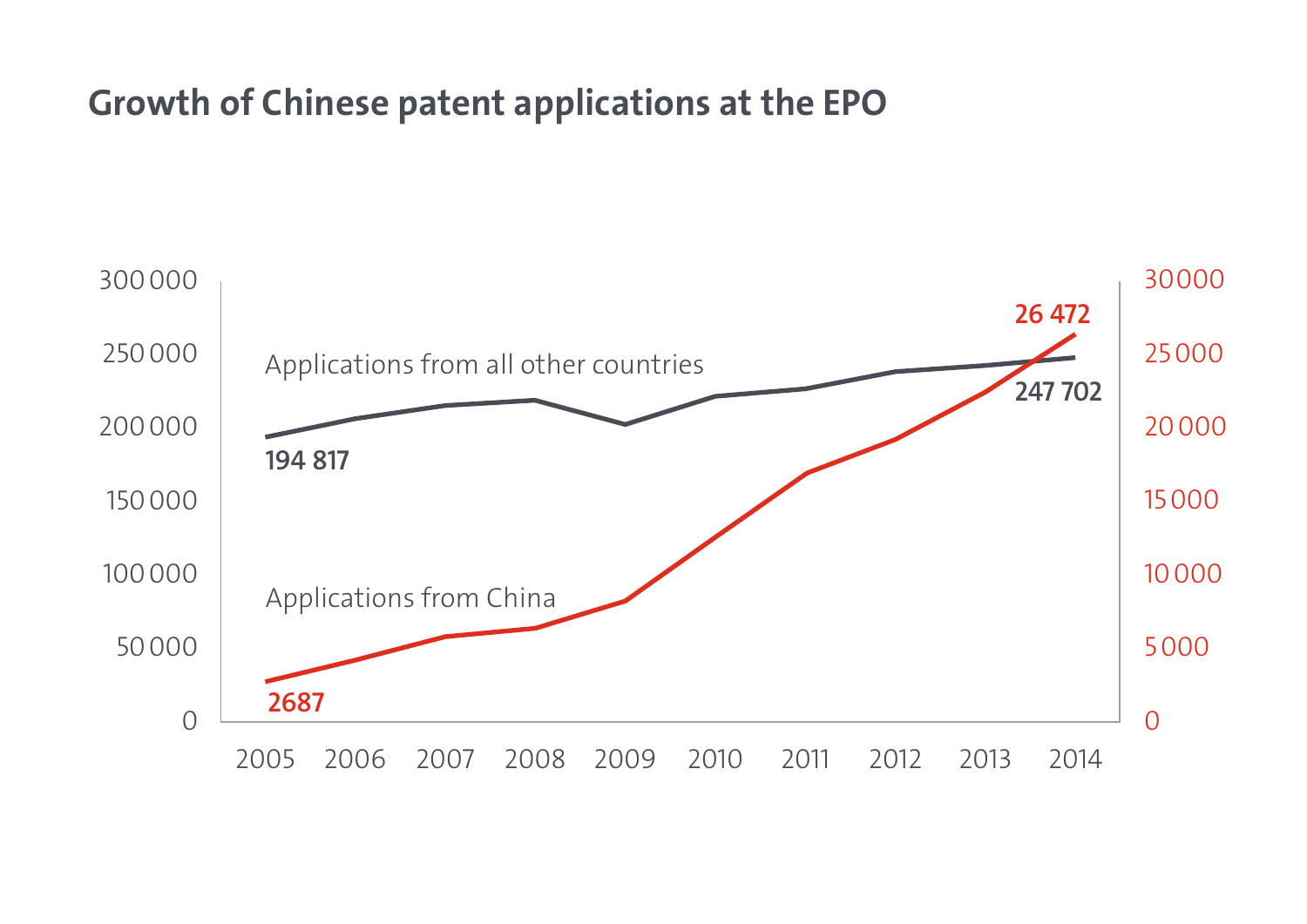### Distribution and development of Chinese patent applications at the EPO in 2014 by field of technology

| Field of technology                     | % of CN<br>applications | $%$ of all<br>other<br>countries | AVG growth<br>$(2005 - 2014)$<br>CN applications | AVG growth<br>$(2005 - 2014)$ all<br>other countries |
|-----------------------------------------|-------------------------|----------------------------------|--------------------------------------------------|------------------------------------------------------|
| Digital communication                   | 32.1%                   | 5.8%                             | 65.4%                                            | 8.2%                                                 |
| Computer technology                     | 10.5%                   | 6.4%                             | 42.6%                                            | 0.7%                                                 |
| Telecommunications                      | 7.9%                    | 2.2%                             | 31.3%                                            | $-5.6%$                                              |
| Electrical machinery, apparatus, energy | 5.9%                    | 7.3%                             | 26.0%                                            | 5.6%                                                 |
| Organic fine chemistry                  | 4.2%                    | 4.0%                             | 30.9%                                            | $1.9\%$                                              |
| Audio-visual technology                 | 3.6%                    | 2.7%                             | 28.4%                                            | $-4.0%$                                              |
| Optics                                  | 2.8%                    | 2.3%                             | 34.3%                                            | $-0.4%$                                              |
| Medical technology                      | 2.6%                    | 7.5%                             | 23.5%                                            | 4.4%                                                 |
| Measurement                             | 2.5%                    | 4.8%                             | 25.3%                                            | 3.1%                                                 |
| Transport                               | 2.2%                    | 5.1%                             | 50.6%                                            | 2.6%                                                 |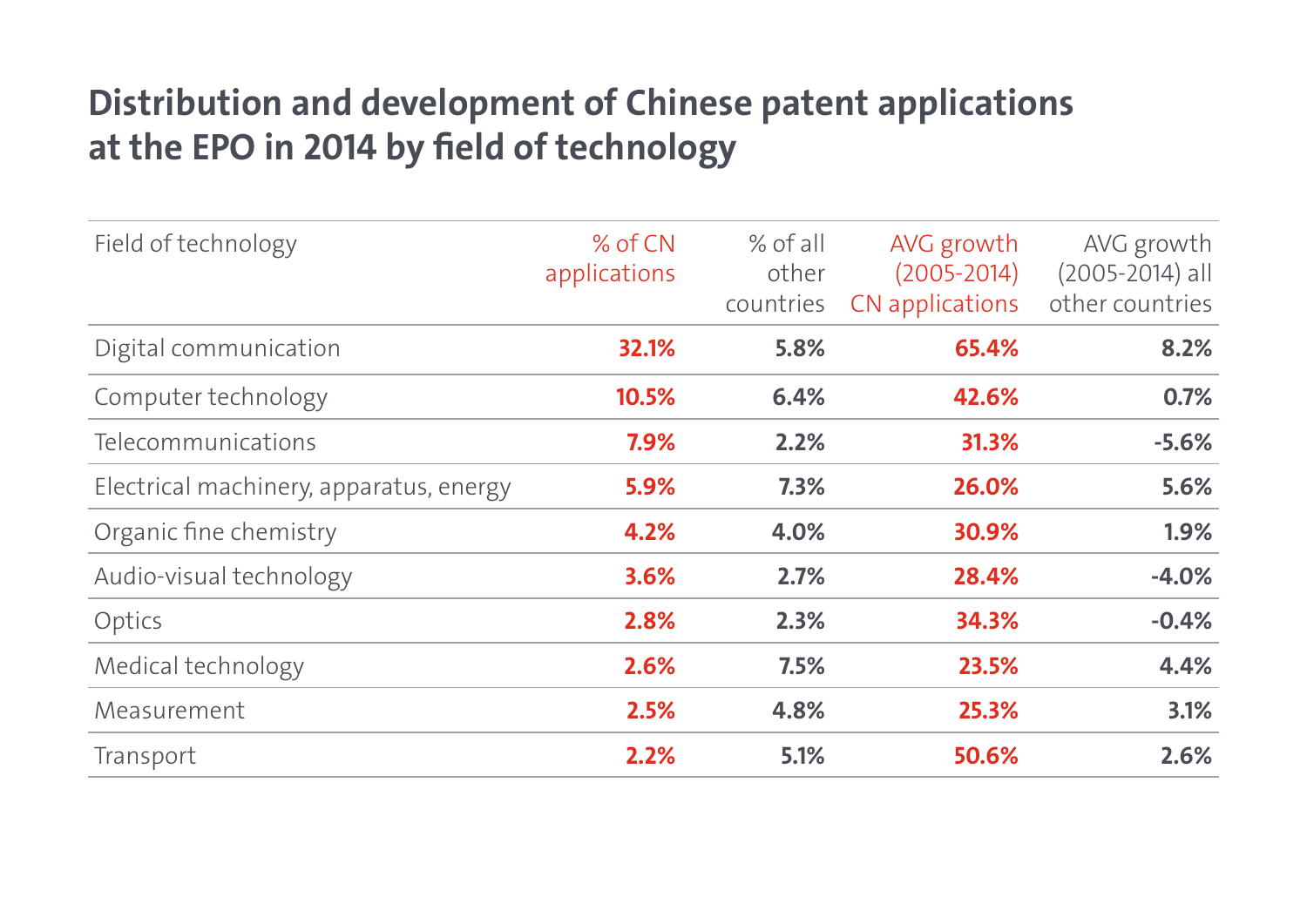#### Top EPO applicants from People's Republic of China - 2014 (by number of patent applications)

| 1.                      | <b>HUAWEI TECHNOLOGIES CO. LTD</b>                                    | 1600 |
|-------------------------|-----------------------------------------------------------------------|------|
| $\overline{2}$          | <b>ZTE CORPORATION</b>                                                | 476  |
| $\overline{\mathbf{3}}$ | <b>TENCENT TECHNOLOGY (SHENZHEN)</b><br><b>COMPANY LTD</b>            | 97   |
| 4                       | <b>BYD COMPANY LTD</b>                                                | 88   |
| 5                       | <b>BOE TECHNOLOGY GROUP CO. LTD</b>                                   | 68   |
| 6                       | <b>CHINA ACADEMY OF</b><br><b>TELECOMMUNICATIONS TECHNOLOGY</b>       | 66   |
| 7                       | <b>BAIDU ONLINE NETWORK</b><br><b>TECHNOLOGY (BEIJING) CO. LTD</b>    | 46   |
| 8                       | <b>CHINESE ACADEMY OF SCIENCES</b>                                    | 45   |
| 9                       | <b>XIAOMI INC</b>                                                     | 43   |
| 10                      | <b>NUCTECH COMPANY LTD</b>                                            | 38   |
| 11                      | <b>HUIZHOU TCL MOBILE</b><br><b>COMMUNICATION CO. LTD</b>             | 31   |
| 12                      | <b>OCEAN'S KING LIGHTING</b><br><b>SCIENCE&amp;TECHNOLOGY CO. LTD</b> | 30   |

| 13 | PEKING UNIVERSITY                                               | 25 |
|----|-----------------------------------------------------------------|----|
| 14 | <b>GRG BANKING EQUIPMENT CO. LTD</b>                            | 22 |
| 14 | <b>SHENZHEN FIRST UNION TECHNOLOGY</b><br>CO. LTD               | 22 |
| 14 | <b>TSINGHUA UNIVERSITY</b>                                      | 22 |
| 17 | <b>BEIJING BOE OPTOELECTRONICS</b><br><b>TECHNOLOGY CO. LTD</b> | 17 |
| 17 | <b>KUANG-CHI INNOVATIVE TECHNOLOGY</b><br><b>LTD</b>            | 17 |
| 19 | <b>NANO AND ADVANCED MATERIALS</b><br><b>INSTITUTE LTD</b>      | 16 |
| 20 | <b>BAOSHAN IRON &amp; STEEL CO. LTD</b>                         | 15 |
| 20 | <b>SPREADTRUM COMMUNICATIONS</b><br>(SHANGHAI) CO. LTD          | 15 |
| 20 | <b>WONDERLAND NURSERYGOODS</b><br><b>COMPANY LTD</b>            | 15 |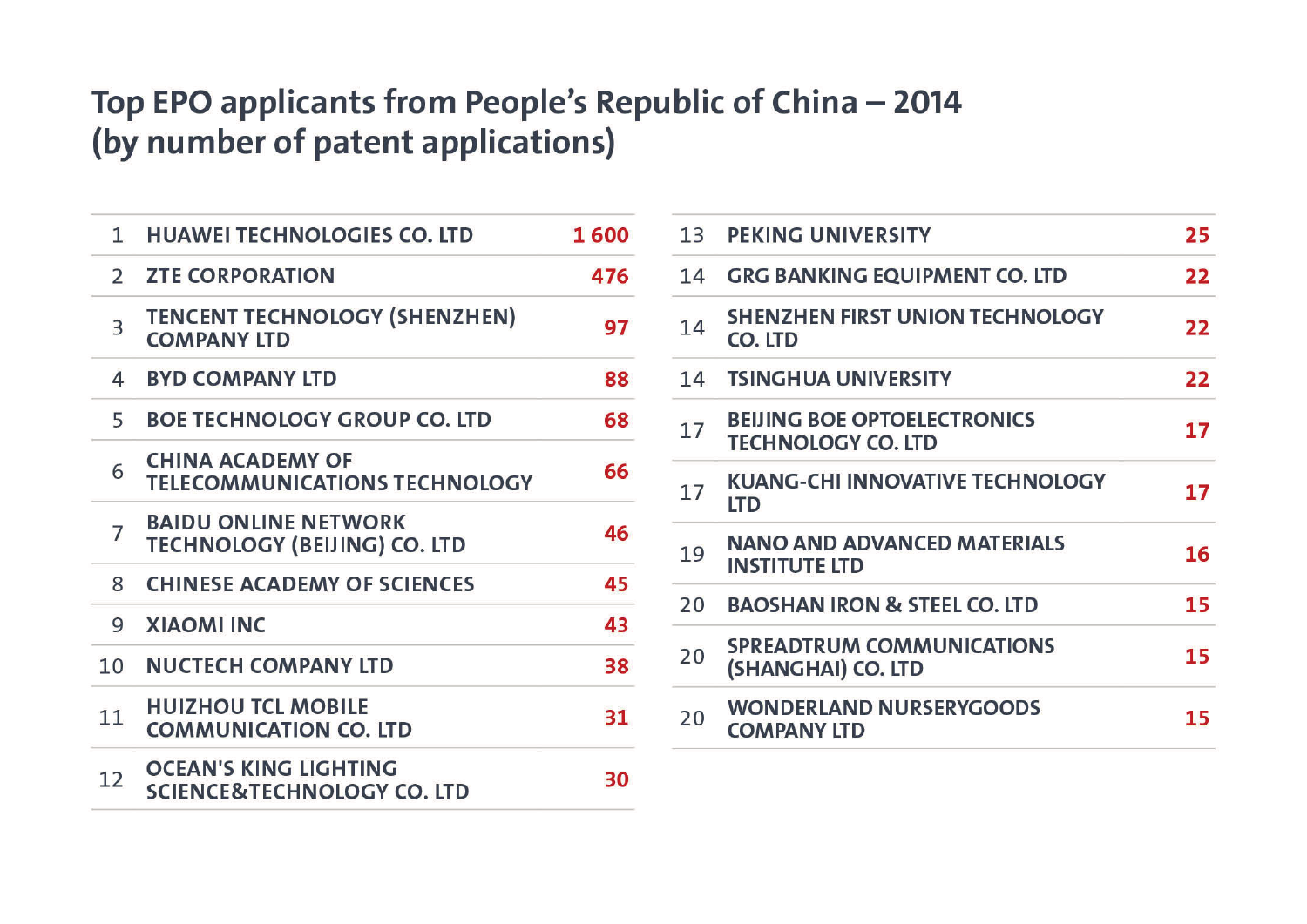# Top foreign patent applicants at the Chinese IP office (SIPO) in 2014



Note: figures include invention patents only "EPC states" are the 38 member states of the European Patent Organisation (Source: Key IP5 Statistical Data 2014)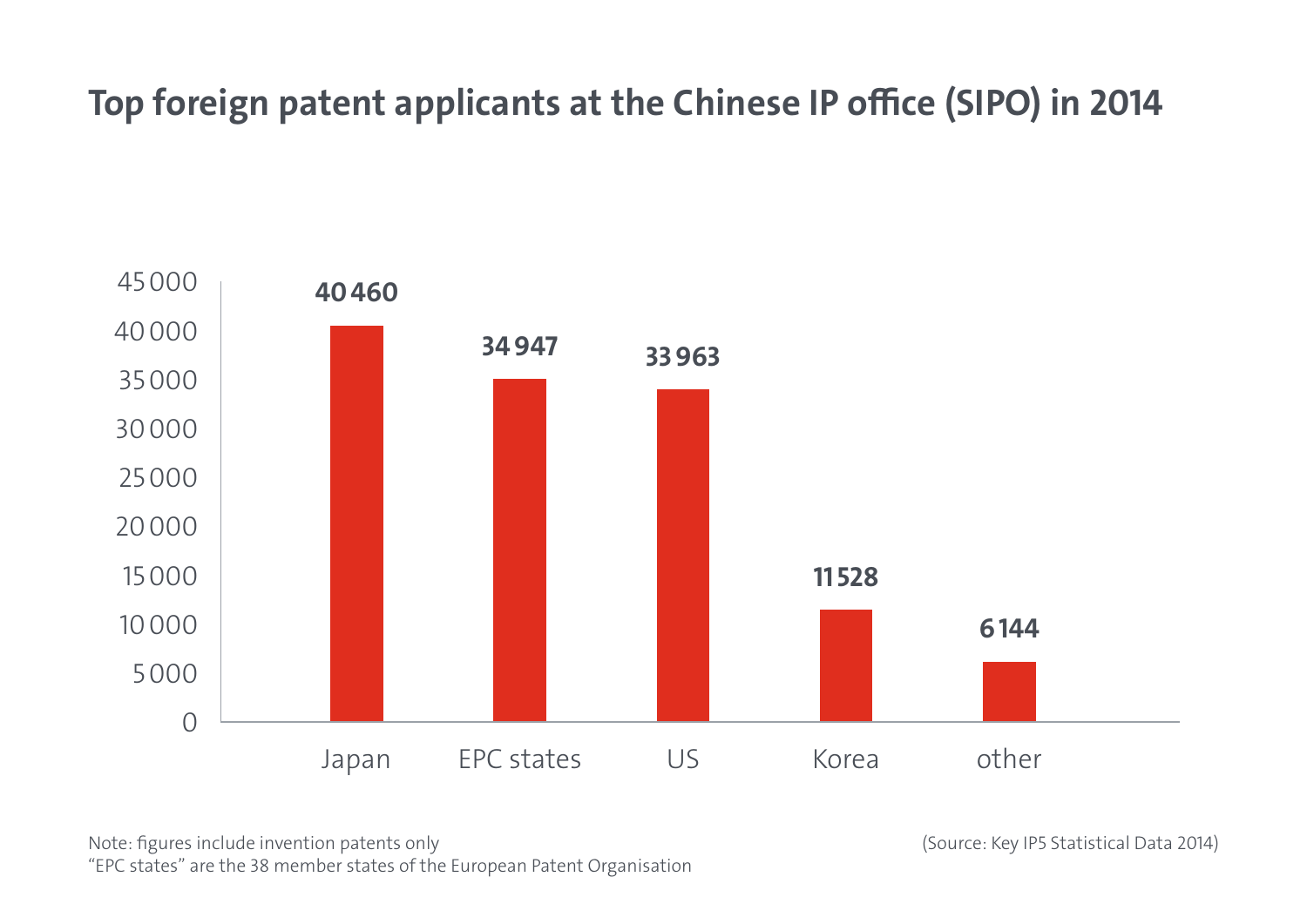# Top European patent applicants at the Chinese IP office (SIPO) in 2014



Note: figures include invention patents, utility models and design patents (Source: SIPO Annual Report 2014)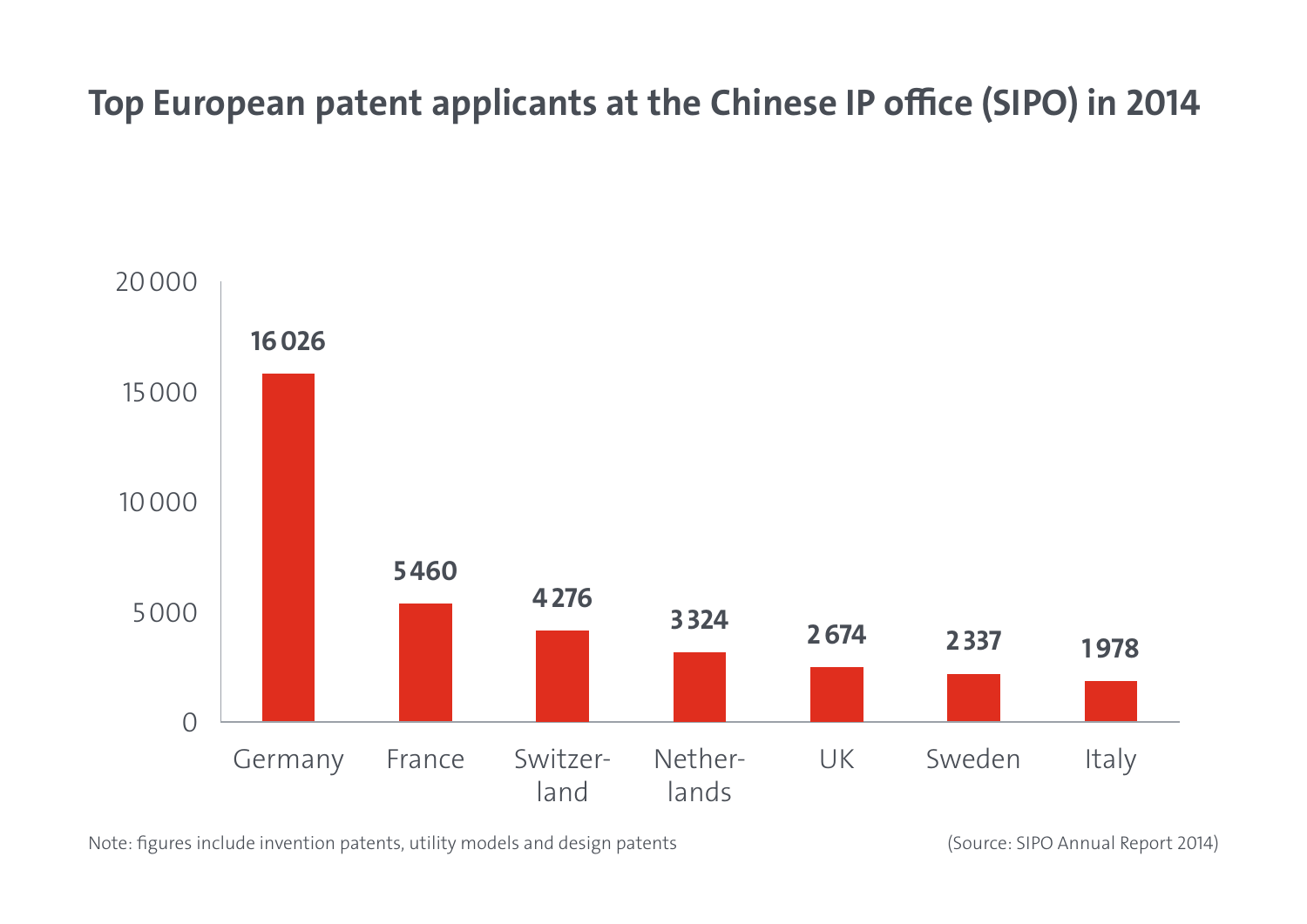### Development of patent applications at SIPO (domestic and foreign)



(source: SIPO annual reports)